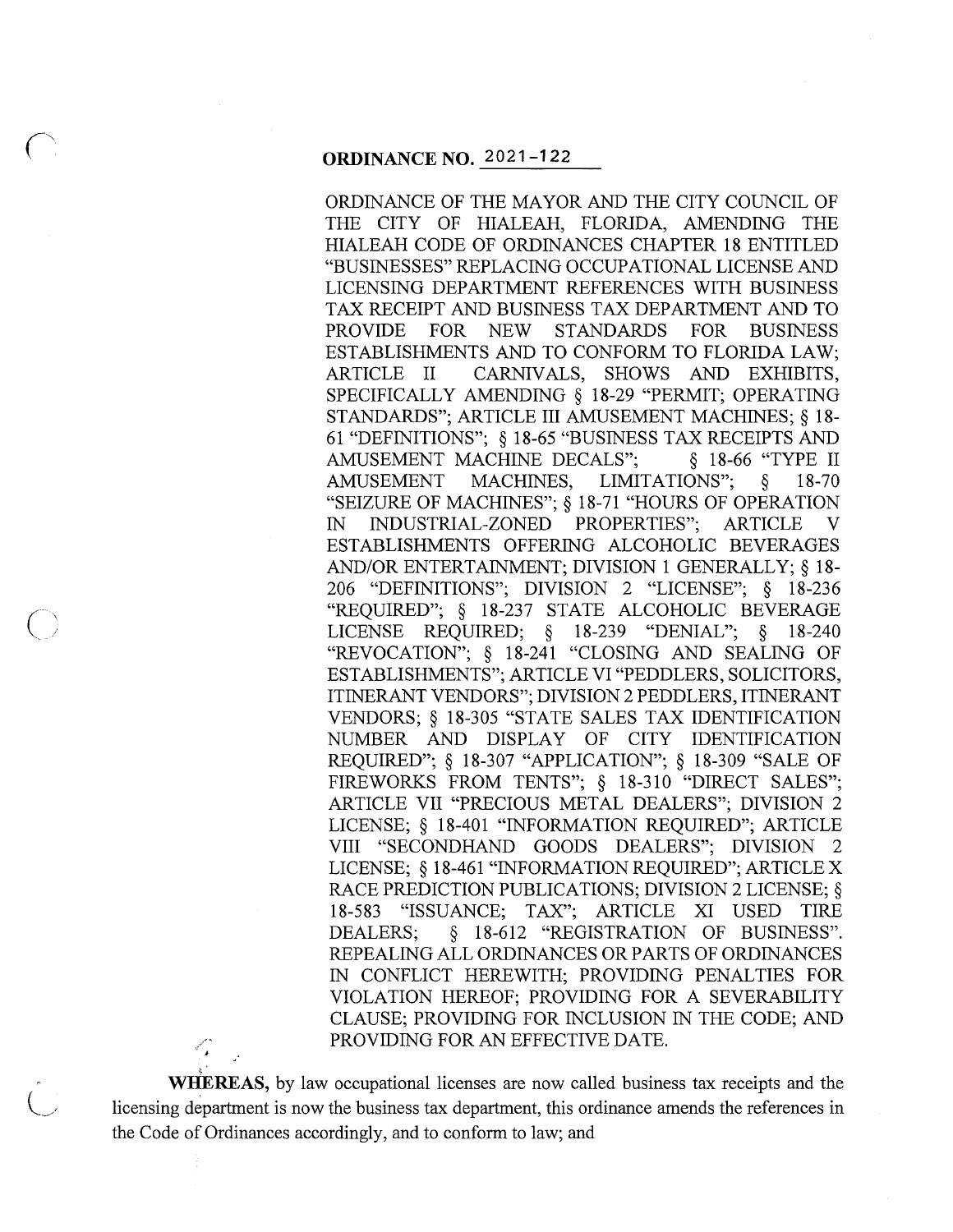**WHEREAS,** this ordinance also provides for new standards based on practical experience regarding businesses in the city, which shall provide and ensure transparency both in issuing business tax receipts and business operations, and ensure the health, safety and welfare of the community.

**Section 1.** Chapter 18, entitled "Businesses" is hereby amended as follows:

#### **Chapter 18 - BUSINESSES**

 $\ddot{x}$  \*  $\ddot{x}$ 

#### **ARTICLE II. - CARNIVALS, SHOWS AND EXHIBITS**

\* \* \*

Sec. 18-29. - Permit; operating standards.

- (a) A permit fee of \$500.00 must be paid by the carnival operator for each sponsor at each location. This fee includes carnival operating rights, electrical and mechanical permits and inspections. Permit fees shall be payable to the planning and development building department.
- (b) Dates, location and professional operator of the carnival must be approved by the city council not more than six months in advance.
- ( c) When the carnival is held on property owned by other than the church, charitable or nonprofit organization, a notarized letter of permission from the property owner must be on file in the city clerk's office.
- ( d) A refundable cleanup bond of \$250.00 must be filed in the city clerk's office and will be refunded upon satisfactory inspection of the property by the licensing section Business Tax Division after the carnival closes.

 $\ast$   $\ast$   $\ast$ 

#### **ARTICLE III. - AMUSEMENT MACHINES**

Sec. 18-61. - Definitions.

 $\overline{\bigcup}$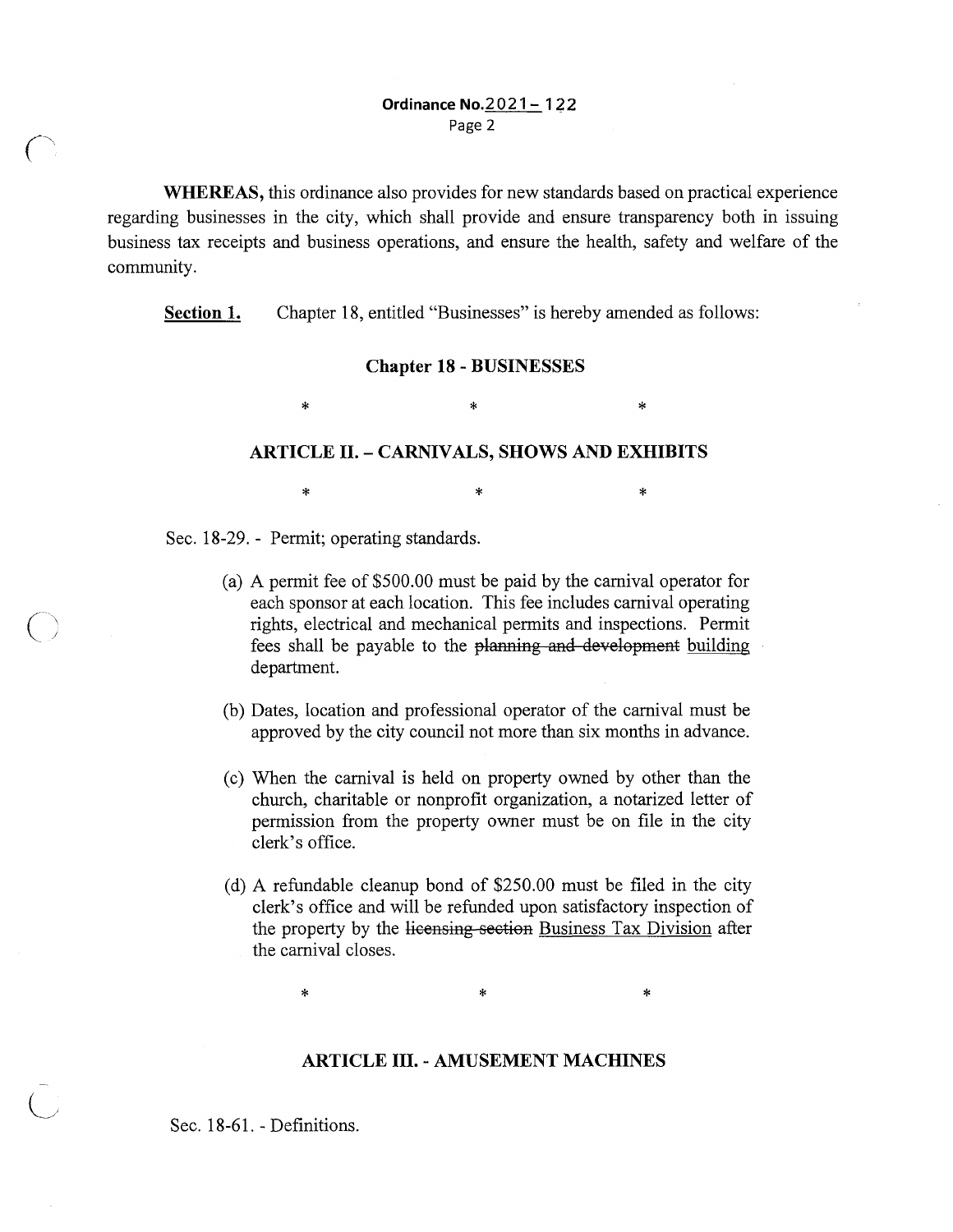#### **Ordinance No. 2021-122**  Page 3

The following words, terms and phrases, when used in this article, shall have the meanings ascribed to them in this section, except where the context clearly indicates a different meaning. However, nothing in this article may be construed contrary to state law.

Amusement center means a place of business having at least 50 or more amusement machines that are operated for the entertainment of the general public as a bona fide amusement facility.

Operator means any person who shall own, operate or control either a type I or type II amusement machine.

Type I amusement machines means any machine, contrivance or device that provides for the bona fide entertainment or amusement of the public and that, as a result of the insertion of a coin, slug, or token, the machine or device is set in motion, permitted to function or operate and that by application of skill, may entitle the person playing or operating the machine to:

- (i) Receive points or coupons that may be exchanged for merchandise only, (limited to noncash prizes, toys, or novelties, excluding cash, gift cards or any other cash equivalents, alcoholic beverages, beer or wine), provided the cost value of the merchandise or prize awarded in exchange for such points or coupons does not exceed \$0.75 on any game played; or
- (ii) Replay the game or device at no additional cost if the game or device can accumulate or react to no more 15 replays, can be discharged of accumulated free replays only by reactivating the game or device for one additional play for such accumulated free replay, and can make no permanent record, directly or indirectly, of free replays.

This definition shall not be interpreted shall not be interpreted to include any game or machine that may be construed as a gambling device under state law. This definition excludes pinball machines, pool or billiard tables, vending machines, laundry machines, soda machines, kiddie rides, and automatic music jukebox machines.

Type II amusement machine means a type I machine whose graphics depict, exhibit, illustrate, describe or relate to casino-style games. This definition shall not be interpreted to include any game or machine that may be construed as a gambling device under state law.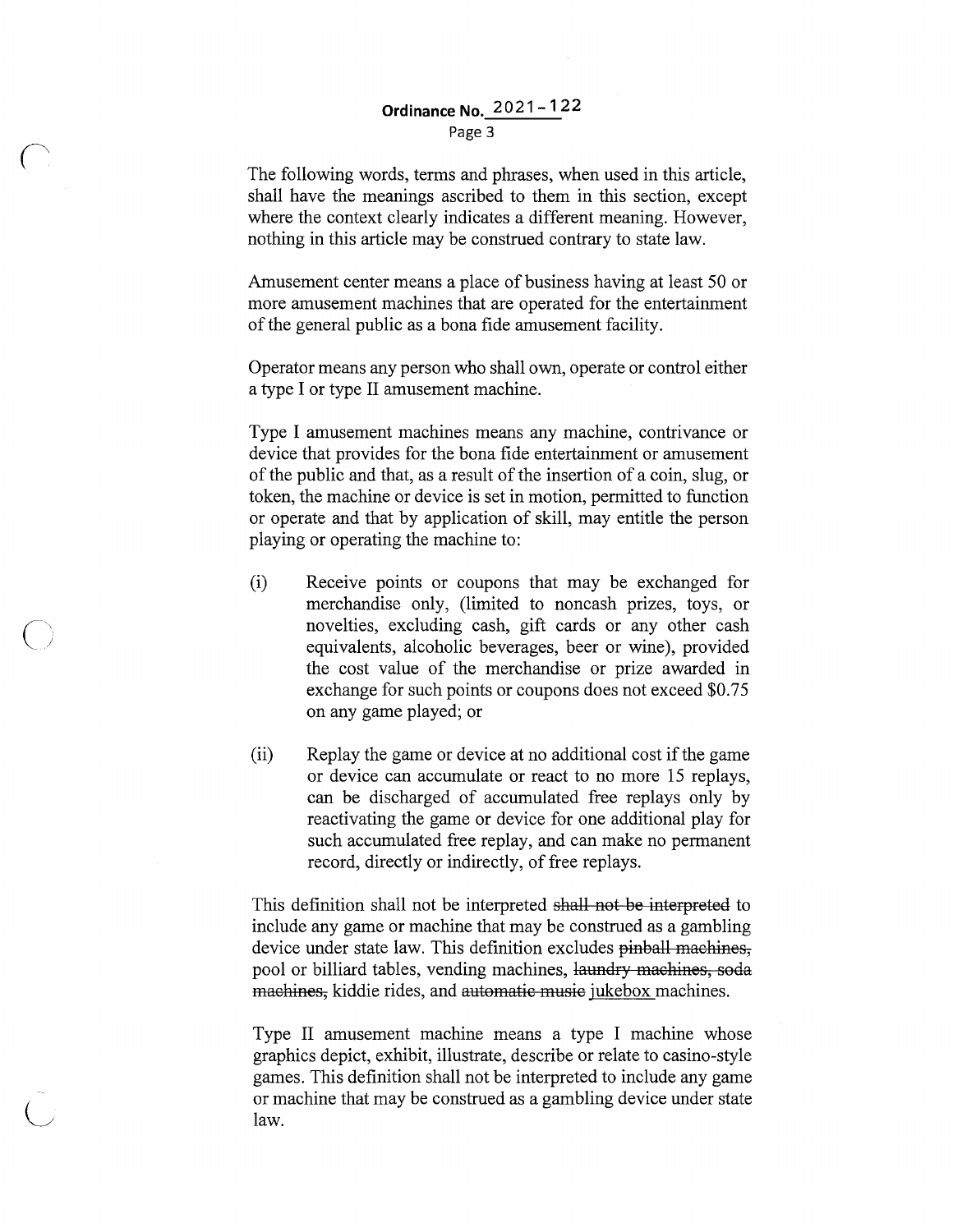\* \* \* Sec. 18-65. - <del>Business tax receipts</del> Permits and amusement machine decals.

> One business tax receipt permit for all machines in operation at each location shall be issued in the name of the machine operator. In addition, each machine shall bear a city issued decal bearing a unique alphanumeric serial assigned to each machine. The machine decals shall be specifically listed on the permit issued for the business location such that each machine can be easily identified as being permitted pursuant to a permit issued for each business location. The operation of amusement machines shall only be allowed at locations where at least one other bona fide business is in operation and only during that business's regular hours of operation. The operation of amusement machines at the premises, other than a permitted amusement center, shall not be the primary or only business in operation at the business location. No artifice or scheme shall be allowed to circumvent the requirement that a separate, bona fide business be operated on the premises where the business machines are sited. The business owner at each location shall provide written notice to the property owner of its intention to allow the operation of amusement machines within its business. Prior to the issuance of the permit and machine decals business tax receipt, the machine operator shall provide the city a copy of the business owner's written notice to the property owner. All business tax receipts must be displayed within public view and access in an area within five feet from the physical site of the machine. The amusement machine permit shall be displayed in the same location as required for all business tax receipts for businesses in operation at the business premises. Business tax receipts Neither permits or decals for amusement machines are not transferable from one machine operator to another. However, if a machine operator wishes to relocate an amusement machine covered under a current business tax receipt permit from one location to another, then the machine operator may submit a new application together with the corresponding transfer fee to change locations. A new business tax receipt permit will be issued identifying the new location of that machine and a corrected permit-business tax receipt shall be issued reflecting the removal of the machine at the previous location. The name, address and telephone number of the machine operator must be attached to the front of the machine in a location easily read by machine users with the size of lettering equal to or greater than 12point type. Prior to issuing a city business tax receipt, the issuance of permits or decals the machine operator must present a state amusement machine certificate from the department of revenue and an applicable county business tax receipt for each machine in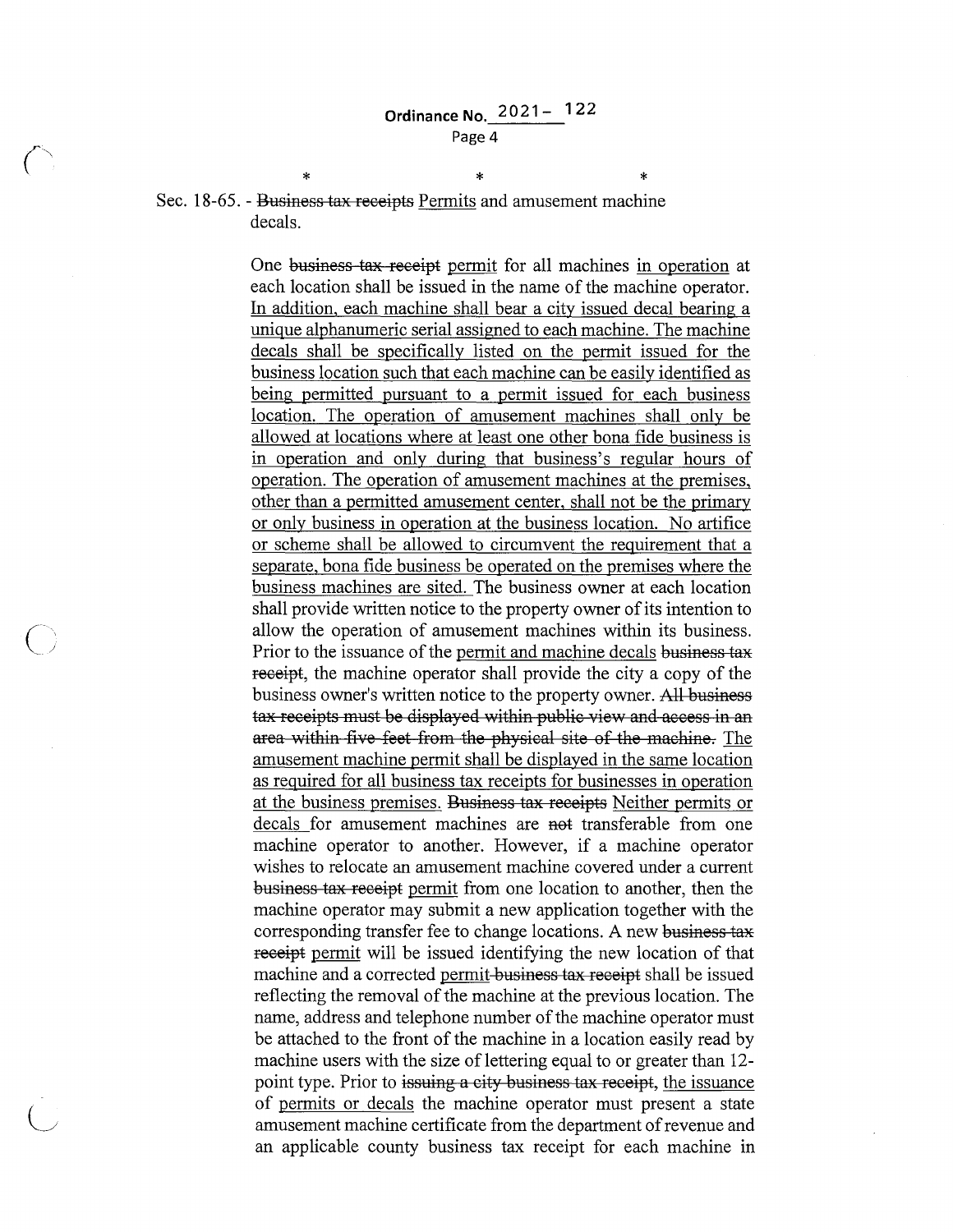### **Ordinance No.** 2021 - **122**  Page 5

operation at every location to the city as part of the machine operator's application for a certificate of authorization. In addition to a permit city business tax receipt, two decals will be issued for each machine. The first decal issued by the city will identify the business tax receipt number shall have a unique alphanumeric serial ID and shall be listed on the permit issued to the operator by the city. The second decal issued by the city shall provide a statement that this machine cannot be used for gambling and violators are subject to criminal prosecution. The decals must be permanently attached to each machine in a conspicuous place easily noticeable to anyone on first sight of the machine. The decals must be affixed to the machine at all times. Decals issued by the city identified in the permit must match the location assigned. If a decal is damaged or removed for any reason, the operator must obtain a replacement decal in the amount of \$50. For purposes of this subsection, each individual screen shall constitute one machine regardless of whether the screen is encased in a console, cabinet, or other fixture with other screens which receive electric power through one source or cord, and/or are set into motion or permitted to function through the use of one bill acceptor, where the player may select a game at any one screen such that at any one time you may have more than one person playing or operating games at different screens independently from another. No artifice or scheme shall be used to circumvent the intent of this subsection.

Sec. 18-66. - Type II amusement machines, limitations.

 $\left( \begin{array}{c} \lambda \end{array} \right)$ 

Operators of type II amusement machines are subject to the following limitations in addition to those imposed by state law:

(a) There shall be no more than four type II amusement machines in any permissible business location or site approved by the city, and machines not approved with a decal shall not be stored on site, except as provided for amusement centers, bingo parlors, or carnivals. The computation of the total number of machines allowed shall include counter amusement machines and standing amusement machines and shall not exceed four total machines regardless of the number of business tax receipts issued or businesses in operation at any one location. When the physical space, internal layout, access or connections (whether or not such access or connections can be blocked internally by use of doors or panels or similar obstruction capable of or readily removed), indicate one continuous business operation, notwithstanding the business location shall be treated as one location for purposes of the limit on the number of machines allowed per location.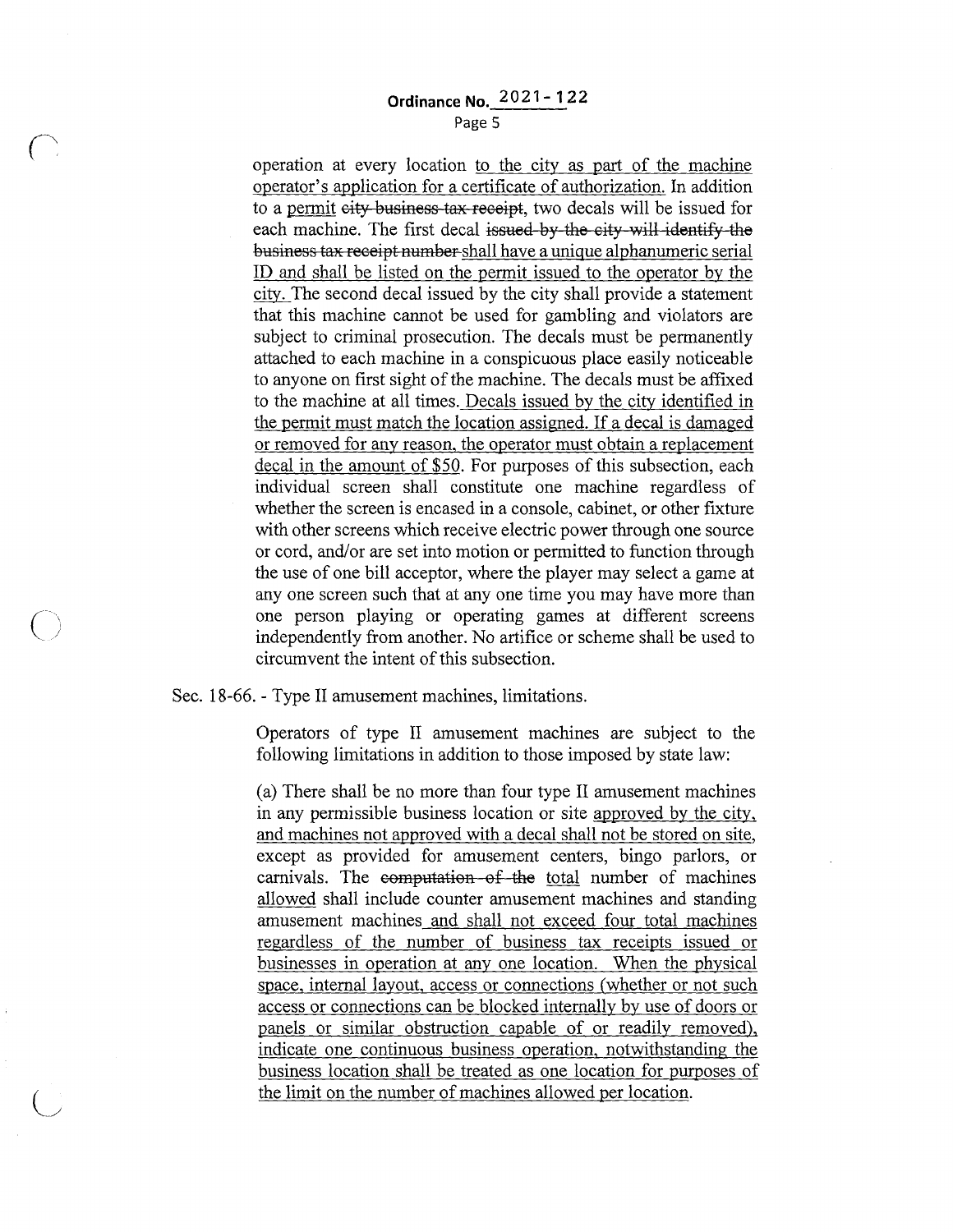## **Ordinance No. 2021-122**

Page 6

(b) An operator shall not place locate and or operate a type II amusement machine within a room or enclosed area not open to the general public. If a room the space where a type II machine is being operated, includes doors, panels or partitions capable of or readily removed, or is otherwise isolated away from the general area accessible to the public is locked or barricaded, a rebuttable presumption is created that the area is not open to the general public in violation of this subsection.

\* \* \* \* \* \* \* Sec. 18-70. - Seizure of machines.

 $\overline{O}$ 

(a) If any fee or business tax receipt required by this article is not paid for by any operator or if unauthorized or unpermitted machines are placed within the city, authority is given and granted to the licensing business tax administrator to seize any of the operator's machines for such until payment is made or a permit issued. After diligent search, the business tax licensing administrator shall notify the owner, bona fide lien-holder and person in possession of the machine or machines at the time of seizure. Notice provided by certified mail must be mailed within 14 days after the seizure and must identify the procedure necessary to release the seized machine or machines. No machines so seized shall be released until the fee or business tax receipt permit and all storage and hauling and all other expenses have been paid in full. The hauling fee shall be \$250.00 for each machine and the storage fee shall be \$50.00 for each day for each machine in storage.

(b) When a type I or type II amusement machine seized pursuant to subsection (a) of this section has not been claimed by the owner thereof within 90 days from the date of such seizure, title to the unclaimed machine shall vest in the city. The city may elect to donate the machine to a charitable organization, sell or otherwise dispose of the machine. If the licensing business tax administrator elects to sell any such machine at public sale, the city shall provide at least ten days' notice of the proposed sale date in writing to the owner, if the owner can be found, and by publishing an advertisement of the sale once in a newspaper of general circulation in the city. All proceeds of the sale shall be credited to the general fund of the city and shall offset the fees, costs, and storage owed by the owner of the machines to the city.

Sec. 18-71. - Hours of operation in industrial-zoned properties.

Type I or type II amusement machines shall operate only between the hours of 7:00 a.m. and 9:00 p.m. within properties that are zoned industrial notwithstanding whether the business hours of operation exceed this time range. If a type I or type II amusement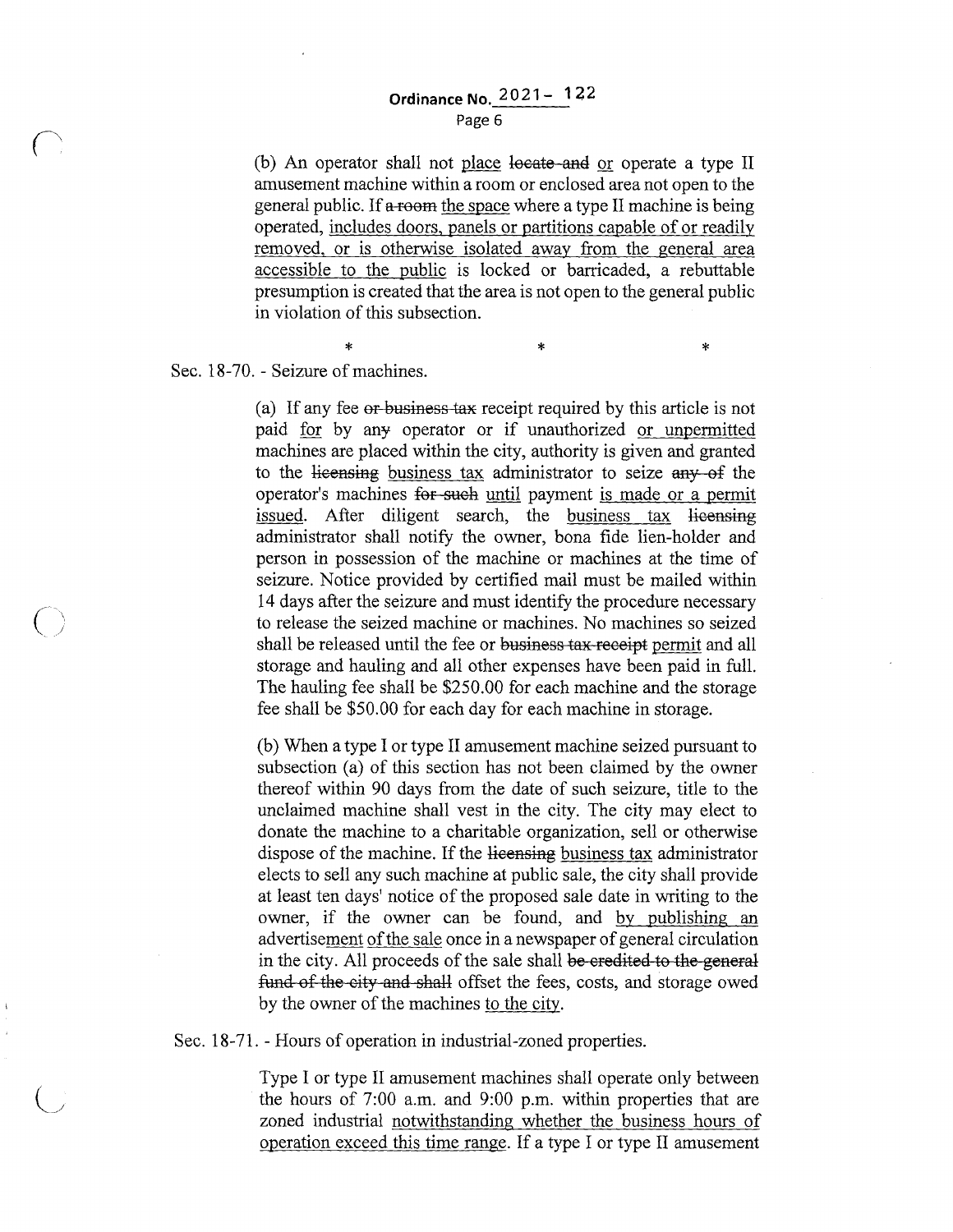# **Ordinance No.<sup>2021</sup> -** 122

Page 7

machine is found to operate on the premises of a business outside of the permitted hours of operation, then the business shall cease operations after 9:00 p.m. and before 7:00 a.m. The city shall enforce this limitation of the hours of operation through a cease and desist order issued by the license administrator or the police chief, acting on behalf of the license business tax administrator, immediately after the order is posted on the premises.

#### \* \* \* **ARTICLE V. ESTABLISHMENTS OFFERING ALCOHOLIC BEVERAGES AND/OR ENTERTAINMENT**

#### \* \* \* **DIVISION 1. GENERALLY**

Sec. 18-206. - Definitions.

 $\bigcap$ 

The following words, terms and phrases, when used in this article, shall have the meanings ascribed to them in this section, except where the context clearly indicates a different meaning:

*Bar* means an establishment for the consumption of alcoholic beverages on the premises where the preparation or service of food for consumption is optional.

*Banquet hall* or *dance hall for hire* means an establishment which rents space, providing tables, chairs, decor, sound systems and other services for clubs, associations or individuals for the purpose of having a banquet, meeting, party, celebration, wedding, birthday, ball, anniversary or other such private event. It is prohibited to operate or utilize the premises of a banquet hall or dance hall for an event open to the general public or a portion of the general public whether or not an entrance fee is charged. A banquet or dance hall may offer the services of third party vendors, and must offer packages that include a full course meal or food, and beverages, and may include flowers, photography, entertainment, printed invitations, and or other items related to a particular event to be held at the banquet hall or dance hall, provided that each third party vendor one of those services is offered by a person or corporation who has a valid city occupational license business tax receipt and who complies with all other requirements of city, county and state law. Whenever a banquet or dance hall operator seeks to provide the additional services directly, it will be necessary that the banquet hall operator shall obtain the additional licenses business tax receipts necessary for those particular additional services.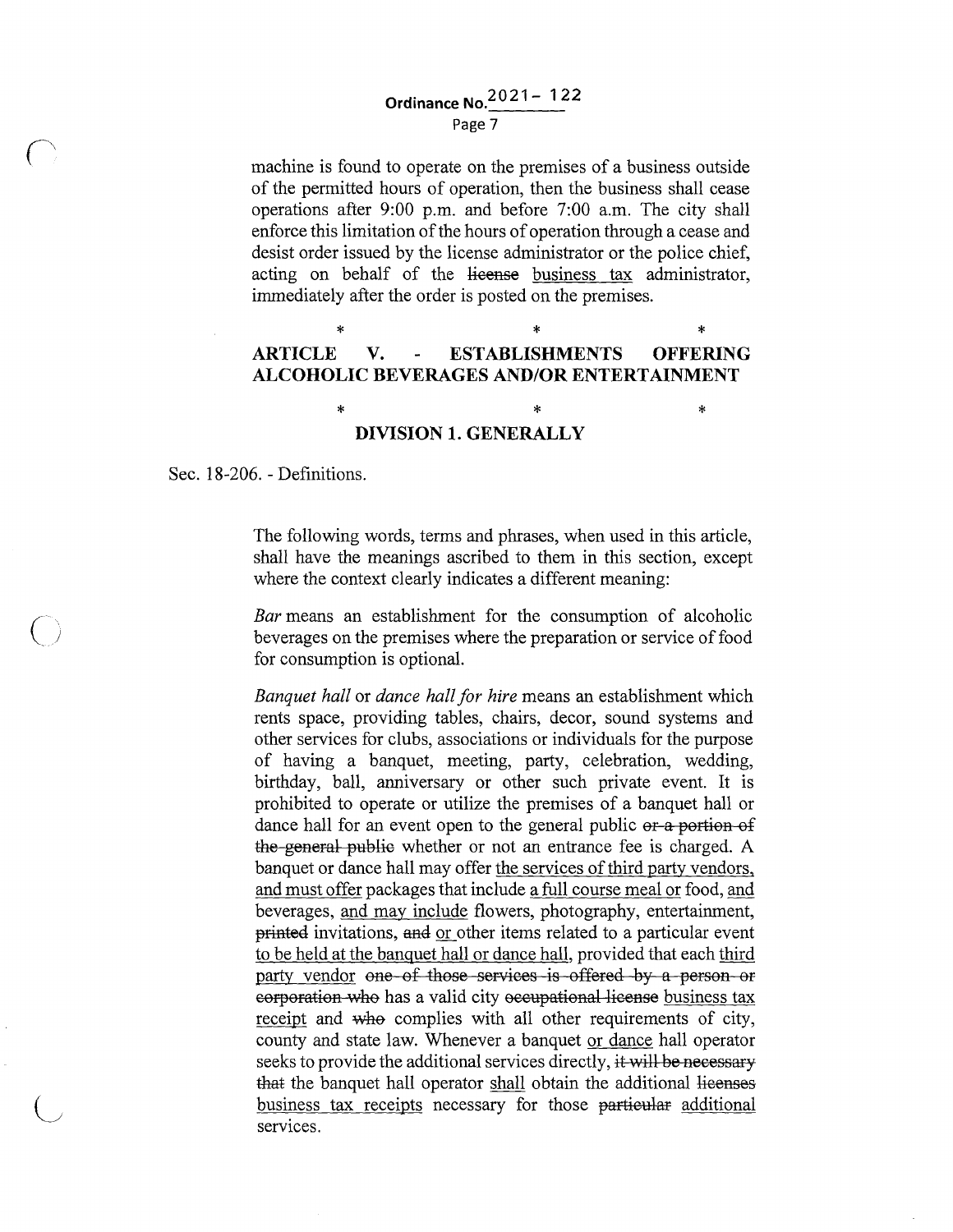### **Ordinance No. 2021-122**  Page 8

*Discotheque* means an establishment where food and/or beverages may be consumed on the premises and where music is provided by live, mechanical, or electronic means in order to permit dancing by patrons or customers. The licensing requirements for this occupational license business tax receipt or permit shall be the same as that of a nightclub.

*Entertainment* means artistic performance which is live, broadcast or recorded and is provided for the enhancement of the ambiance or for the enjoyment of customers or patrons, including, but not limited to, live performances by actors, singers, musicians, comedians or any other performer, a mechanical or electronic audio or visual presentation, or music for dancing as permitted for nightclubs or discotheques only. Entertainment does not include any performance where any portion of it is considered harmful to minors, depicts or simulates sexual conduct, utilizes sexuallyoriented material or is otherwise deemed obscene under state law.

*Lounge* means:

- (1) A designated seating area or portion within the interior of a business, such as a hotel, bar or restaurant, where alcoholic beverages are consumed on the premises as allowed by the state beverage license issued to the business; and where
- (2) Entertainment may be provided; and where
- (3) The hours of operation coincide with those of the main place of business.

 $\ast$   $\ast$   $\ast$ 

#### **DIVISION 2. - LICENSE**

Sec. 18-236. - Required.

 $\bigcup$ 

Any establishment within the city limits providing food, alcoholic beverages, entertainment, or any combination thereof must obtain a city occupational license business tax receipt or permit as prescribed in other chapters and sections of this Code for commercial activities and will pay a fee as established in the schedule of occupational license fees business taxes for this particular activity industrial classification in section 86-45.

Sec. 18-237. - State alcoholic beverage license required.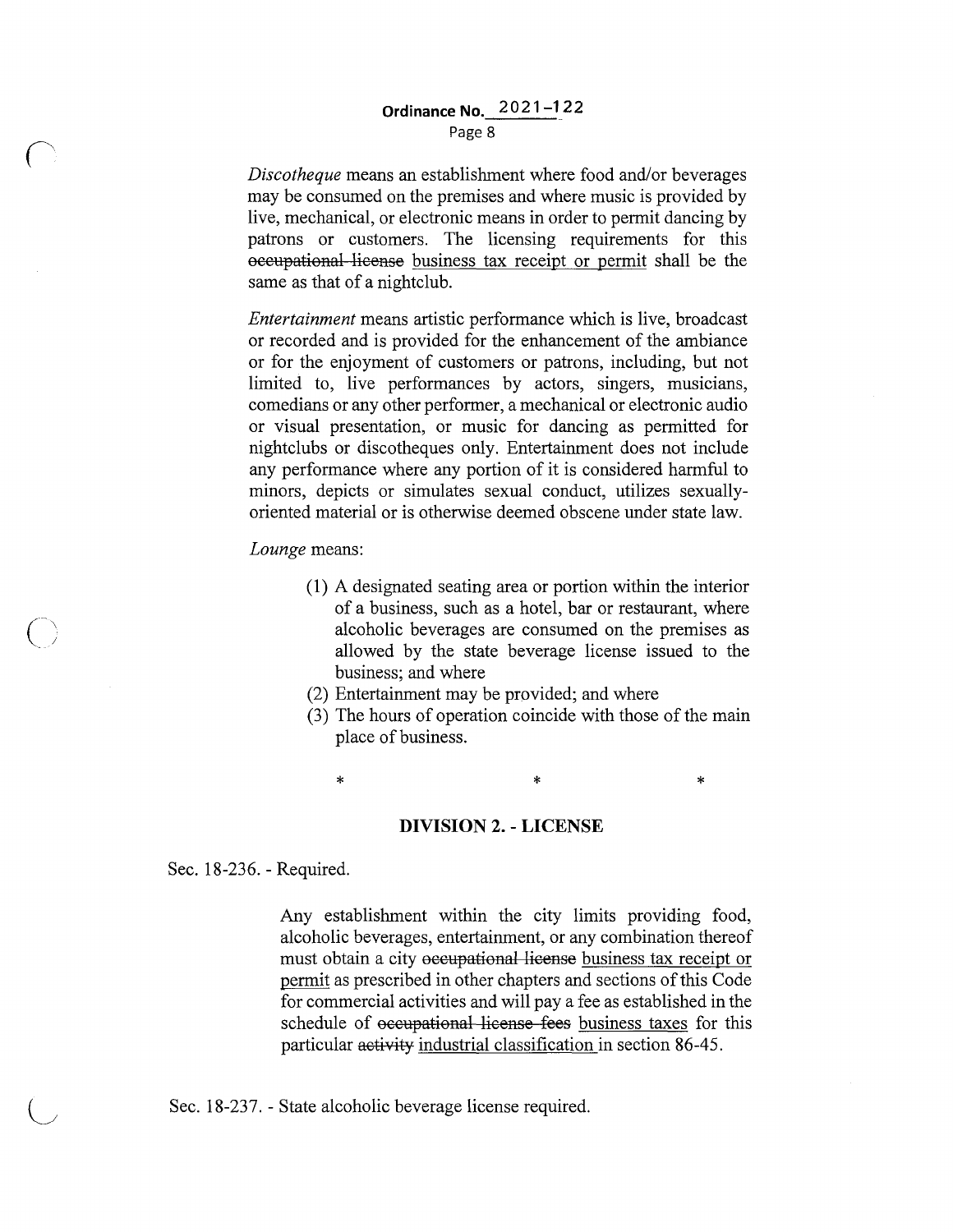#### **Ordinance No. 2021 - 122** Page 9

Nightclubs, cabarets, discotheques, lounges, bars and restaurants serving alcoholic beverages must obtain, in addition to a city occupational license business tax receipt, the appropriate state license as defined and regulated by state law. No city occupational license business tax receipt will be issued without having met these requirements.

 $\ddot{x}$  \*  $\ddot{x}$ 

Sec. 18-239. - Denial.

The occupational license business tax receipt application will be denied by the licensing section business tax division to anyone seeking a nightclub, cabaret, discotheque or any other license including entertainment and/or consumption of alcoholic beverages when:

(1) The applicant, person in charge, president, principal or member of the firm or corporation has:

a. Had a previous license for any of such revoked by the city in the preceding 12 months.

b. Made misrepresentation or false statements in the application.

(2) The establishment does not conform with the requirements of this article or any section of this Code or city ordinance.

(3) A request for denial has been made by the police chief and/or licensing business tax administrator for good and sufficient reasons accepted as the basis for denial by the city council.

Sec. 18-240. - Revocation.

Revocation of an occupational license business tax receipt already issued under this division may be ordered by the city council at the request of the licensing section business tax administrator and/or police chief after a hearing as required for occupational license business tax receipts revocation in article II of chapter 86.

Sec. 18-241. - Closing and sealing of establishments.

The police chief shall order the closing and sealing of any establishment attempting to operate without a valid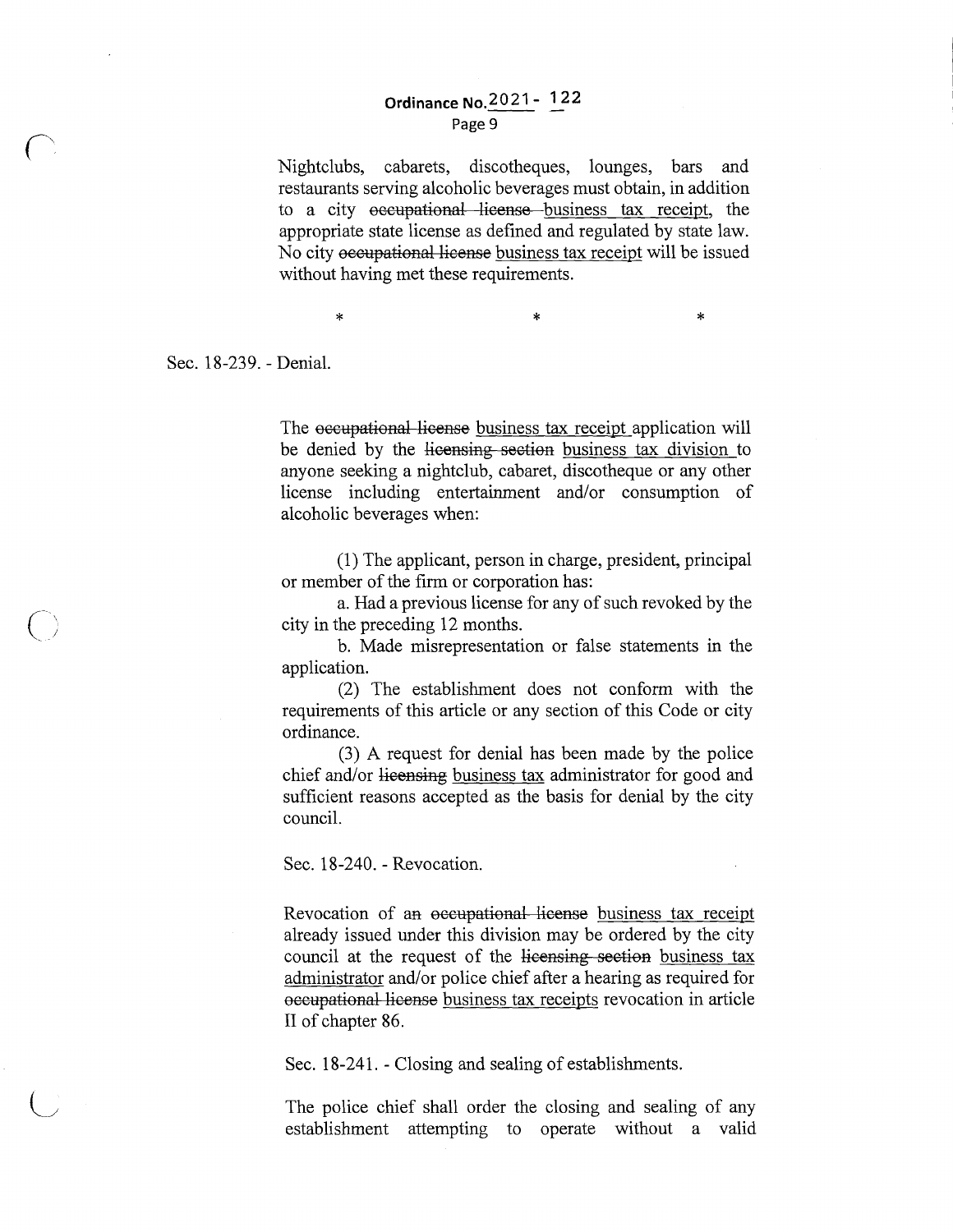### **Ordinance No. 2021- l 22**  Page 10

occupational license business tax receipt or permit required under this division or whose license has been suspended or revoked by order of the city council.

#### **ARTICLE VI. - PEDDLERS, SOLICITORS, ITINERANT VENDORS**

 $*$  \*  $*$  \*

 $*$   $*$   $*$ 

 $*$  \*  $*$ 

#### **DIVISION 2. - PEDDLERS, ITINERANT VENDORS**

Sec. 18-305. - State sales tax identification number and display of city identification required.

> All applicants for issuance and/or renewal of peddler and/or itinerant vendor licenses shall provide, to the city licensing section Business Tax Department a current state sales tax identification number in order to ensure that revenue is properly rebated to the city, where applicable, through the collection of state sales taxes. A licensed peddler or itinerant vendor shall display a city identification card with an occupational license number and photograph, on their person, when conducting business.

Sec. 18-307. - Application.

CJ

The application for a peddler or itinerant vendor license shall include the following information:

 $*$  \*  $*$  \*  $*$ 

- **(1)** Name, home and business address of the applicant, and name and address of the owner, if other than the applicant, of the vending business, stand or motor vehicle to be used in the operation of the vending business.
- (2) A description of the goods or merchandise to be sold.
- (3) A description of any motor vehicle to be used in the operation of the business, including the license and registration number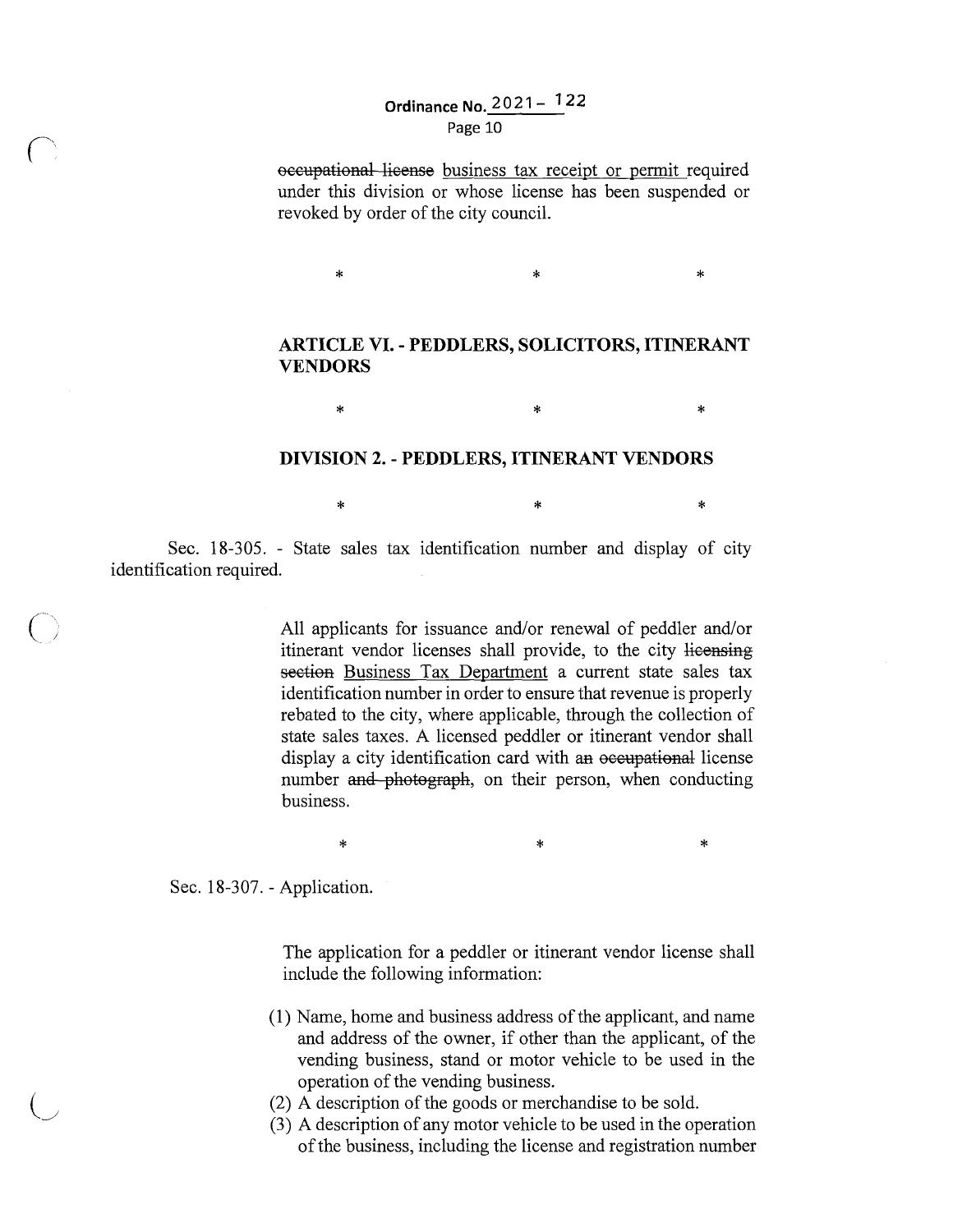#### **Ordinance No.** 2021-122 Page 11

of any motor vehicle used in the operation of the business.

- (4) Three two-inch by two-inch prints of a full-face photograph, taken not more than 30 days prior to the application date, of any person who will sell, or offer for sale, any food or merchandise within the city.
- $(5)$  (4) Written approval from the property owner, or a duly authorized agent of the property owner, for each location where the peddler or itinerant vendor will be storing any inventory, samples, materials or supplies in his/her vehicle or parking his/her vehicle, if applicable.

 $*$  \*  $*$  \*  $*$ 

Sec. 18-309. - Sale of fireworks from tents.

 $\bigcap$ 

- (a) Peddlers and/or itinerant vendors will be permitted to sell fireworks from tents that are located on commercially and/or industrially zoned properties for the two-week period immediately preceding the Fourth of July or twoweek period immediately preceding New Year's Day (January 1st), but only when the following criteria have been met:
	- ( 1) A regulatory license has been issued by the licensing section business tax division, following a determination by the city that the applicant meets the requirements for issuance of a license, including the following:

a. Proof of insurance;

b. Certification by the city fire marshal as to the appropriateness of the proposed location;

c. Written authorization from the property owner permitting the applicant to so utilize the property; and d. Production to the city for a state license; and

(2) The city license shall be prominently displayed once the tent is erected and prior to the sale of any fireworks.

- (b) Peddlers and/or itinerant vendors shall pay a regulatory fee of\$100.00 at the time of application for the issuance of each license.
- (c) Houses of worship may sell fireworks from tents on the premises as a fundraising activity; provided, however, that all the requirements of this section are met.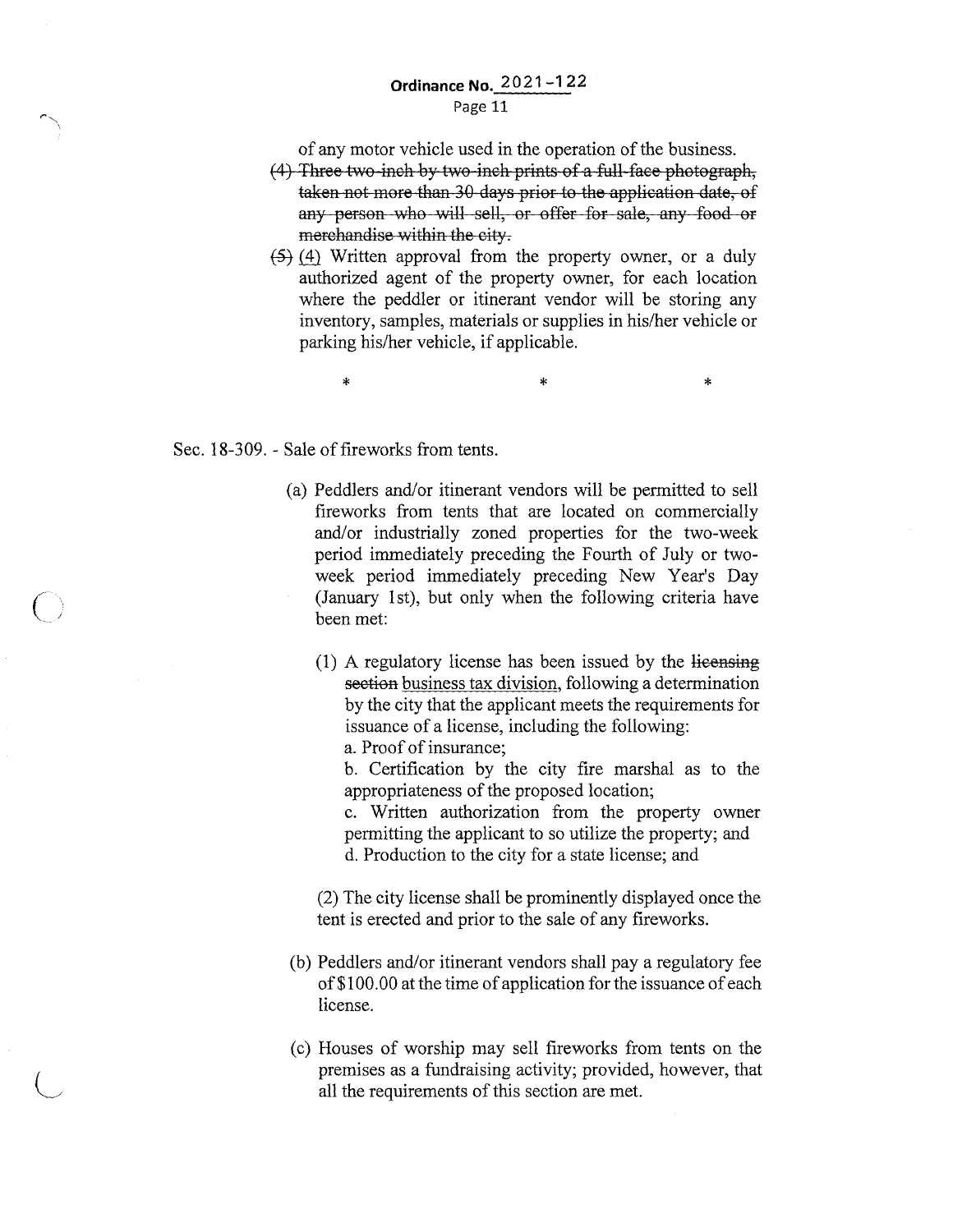Sec. 18-310. - Direct sales.

 $\overline{(\ )}$ 

- (a) As used in this section, the term "direct sales" shall mean house-to-house, door-to-door, party plan, or other method of direct sales to consumers, including but not limited to cosmetics, perfumes, jewelry, flowers, candy, food items, and agricultural products. Home sales shall comply with §501.022(2) of the Florida Statutes and provide the business tax division with a copy of the home solicitation permit issued pursuant to  $\S 501.022(7)$ to obtain a city license.
- (b) A blicenses shall be issued for the purpose of direct sales subject to the following:
	- (1) There shall be a police background check, to be paid for by the applicant for each person acting as agent or salesperson.
	- (2) The applicant shall provide proof of payment of state sales tax.
	- (3) All commercial vehicles used in direct sales will be registered in the name of the applicant. A sticker will be issued for each vehicle and must, at all times, be affixed to the windshield of the registered vehicle.
	- ( 4) When minors under 18 years of age are employed, each minor between the ages of 14 to 18 years of age shall supply, through the applicant, letters of permission from the parent and the principal of the school the minor attends. The applicant must furnish proof of compliance with the United States child labor act through the labor department or furnish a sworn statement of compliance. In no case will a minor under 14 years of age be employed.
	- (5) When the nature of the business requires storage of merchandise or loading and parking of commercial vehicles, the business shall not be operated in a residential zone. Storage of merchandise will require an office or warehouse within the proper zoning classification.

\*

\* \*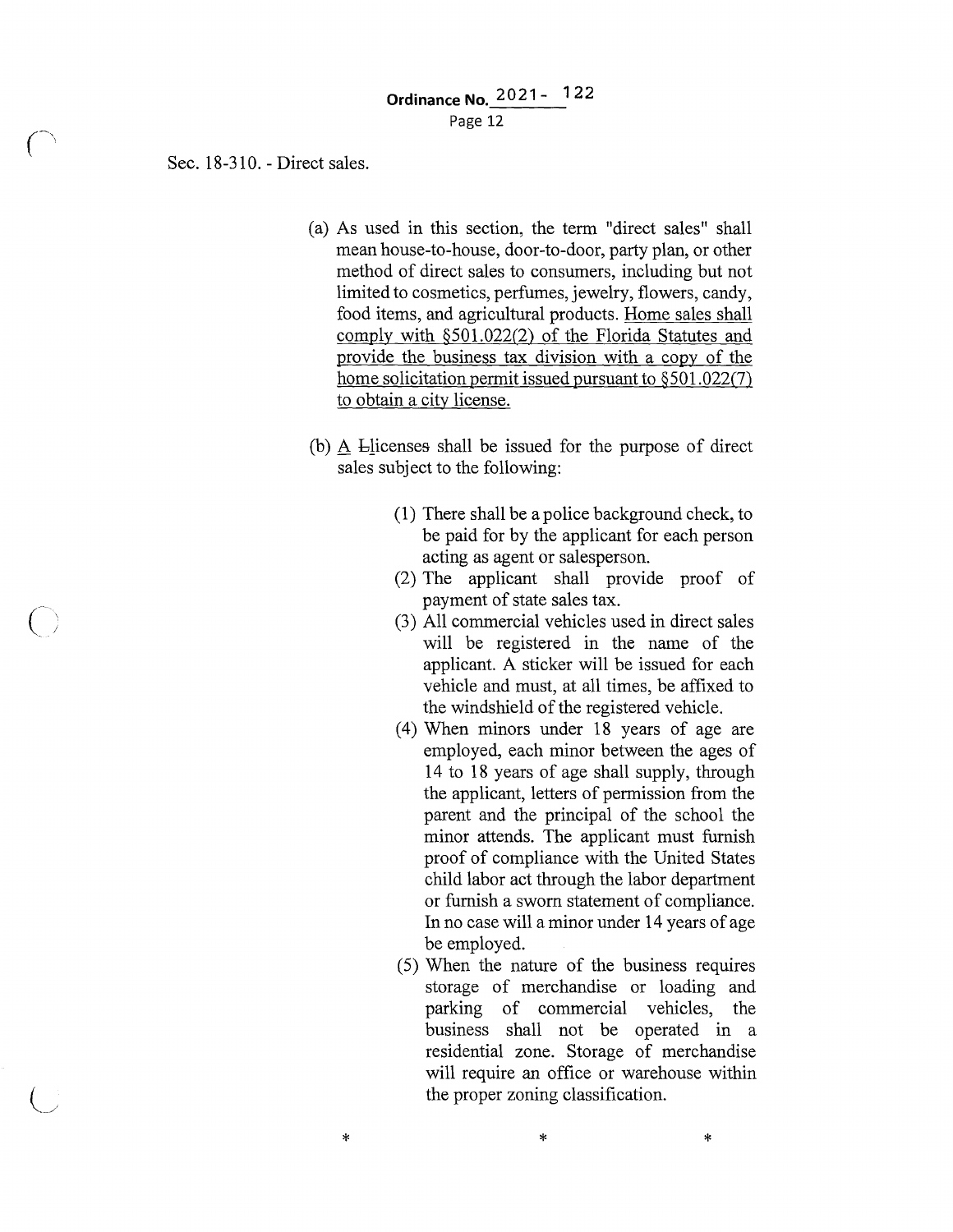#### **ARTICLE VII. - PRECIOUS METAL DEALERS**

#### **DIVISION 2. - LICENSE**

Sec. 18-401. - Information required.

Every applicant for a license to engage in the business of a precious metal dealer shall file with the licensing business tax administrator a written application upon a form prepared and provided by the city, signed by the applicant. The fee for the license shall be \$100.00, and the license shall be in effect for a period of one year unless otherwise revoked. This regulatory license is separate from and in addition to any occupational licenses business tax receipt required by the city. Every application for a license to engage in the business of a precious metal dealer shall be signed and acknowledged before a notary public or other officer authorized to administer oaths. Such application shall state the following:

#### **ARTICLE VIII. - SECONDHAND GOODS DEALERS**

 $\ast$   $\ast$   $\ast$ 

 $\ast$   $\ast$   $\ast$ 

**DIVISION 2. - LICENSE** 

Sec. 18-461. - Information required.

Every applicant for a license to engage in the business of a secondhand dealer shall file with the licensing business tax administrator a written application, upon a form prepared and provided by the city, signed by the applicant. The fee for the license shall be \$100.00, and the license shall be in effect for a period of one year unless otherwise revoked. This regulatory license is separate from and in addition to any occupational license business tax receipt required by the city. Every application for a license to engage in the business of a secondhand dealer shall be signed and acknowledged before a notary public or other officer authorized to administer oaths.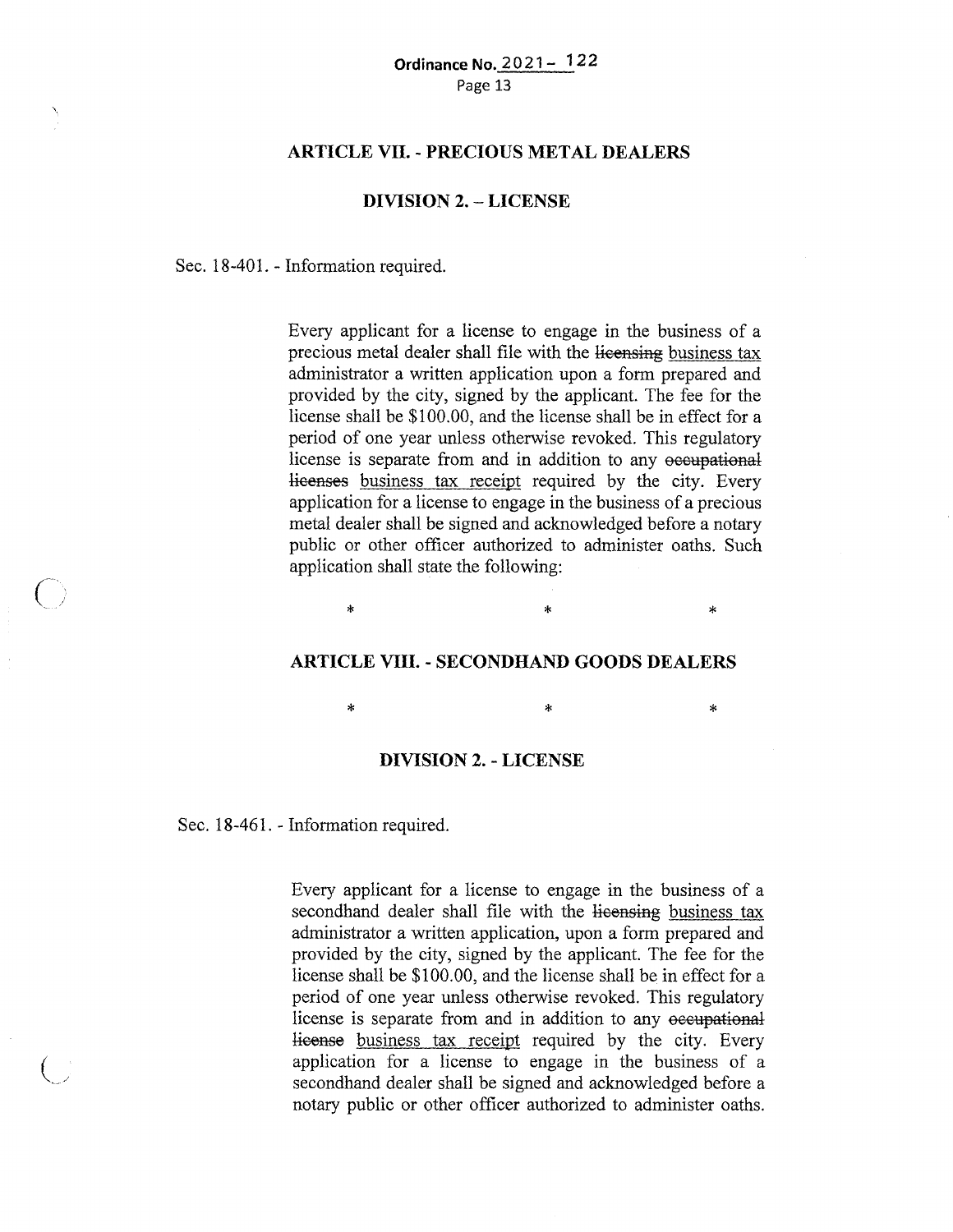## **Ordinance No. 2021-** 122

Page 14

Such application shall state the following:

**ARTICLE X. - RACE PREDICTION PUBLICATIONS** 

 $*$  \*  $*$  \*

 $*$  \*  $*$  \*  $*$ 

#### **DIVISION 2. - LICENSE**

Sec. 18-583. - Issuance; tax.

 $\epsilon$ 

(a) Upon presentation to the city clerk of a certificate from the police chief provided for in section 18-5 82 and upon filing an application with the city clerk and payment of the business tax receipt annual license tax provided in section 86-45 to the city clerk, the applicant shall be issued a license authorizing him to engage in such business.

 $*$  \*  $*$ 

(b) All applicants shall be required to pay the full annual tax regardless of the date of the issuance of the license.

 $\ddot{x}$  \*  $\ddot{x}$ 

 $*$  \*  $*$  \*

#### **ARTICLE XI. - USED TIRE DEALERS**

Sec. 18-612. - Registration of business.

(a) All businesses that accumulate used tires, including but not limited to tire dealers, service stations which perform tire services, garages which deal in tire services, tire disposal companies, and department stores with automotive centers, shall register with the licensing section-business tax division.

(b) There shall be registration forms provided by the licensing section business tax division which shall include the following:

(1) The name and address of the business.

(2) The owner's name and address.

(3) The storage location of all used tires.

(4) The method of disposal of used tires.

(5) Execution by the owner, and all such registration forms shall be notarized.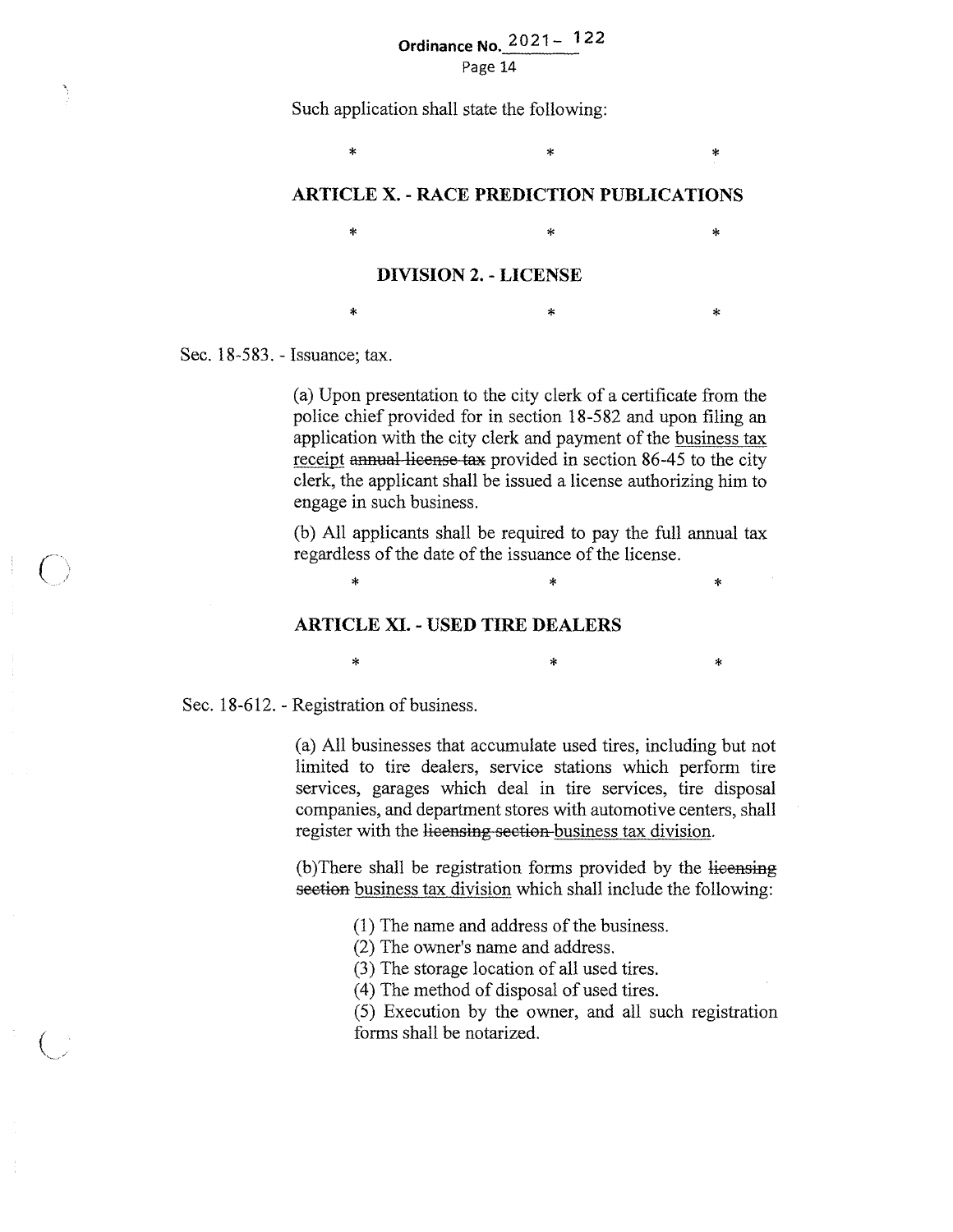#### **Ordinance No. 2021-122** Page 15

(c) Quarterly (December 31, March 31, June 30 and September 30), each such registered business shall file a notarized report describing the number of tires disposed of during the quarter and the method of disposal used, the company used for disposal if other than the registered business, and the place of disposal.

(d) No registered business shall be permitted to give used tires to any customer for disposal by the customer.

( e) Failure of any registered business to comply with subsections (a) through (d) of this section may, in addition to other penalties, result in the revocation of the occupational license business tax receipt of the business.

(f) All registered businesses shall, upon request, provide books, records, receipts or other documentation to any duly authorized city inspector or police officer upon request during reasonable business hours, for the purpose of providing proof of compliance.

(g) Illegal or improper disposal of used tires by any registered business, firm, corporation, or person or the illegal or improper disposal of used tires by any registered business, firm, corporation or person, on behalf of the registered business, shall result in the revocation of the occupational license business tax receipt of the registered business, as well as other penalties provided in this Code.

 $\star$  \*  $\star$  \*  $\star$ 

#### **Section 2: Repeal of Ordinances in Conflict.**

All ordinances or parts of ordinances in conflict herewith are hereby repealed to the extent of such conflict.

#### **Section 3: Penalties.**

 $\bigcirc$ 

Every person violating any provision of the Code or any ordinance, rule or regulation adopted or issued in pursuance thereof shall be assessed a civil penalty not to exceed \$500.00 within the discretion of the court or administrative tribunal having jurisdiction. Each act of violation and each day upon which any such violation shall occur shall constitute a separate offense. In addition to the penalty prescribed above, the city may pursue other remedies such as abatement of nuisance, injunctive relief, administrative adjudication and revocation of licenses or permits.